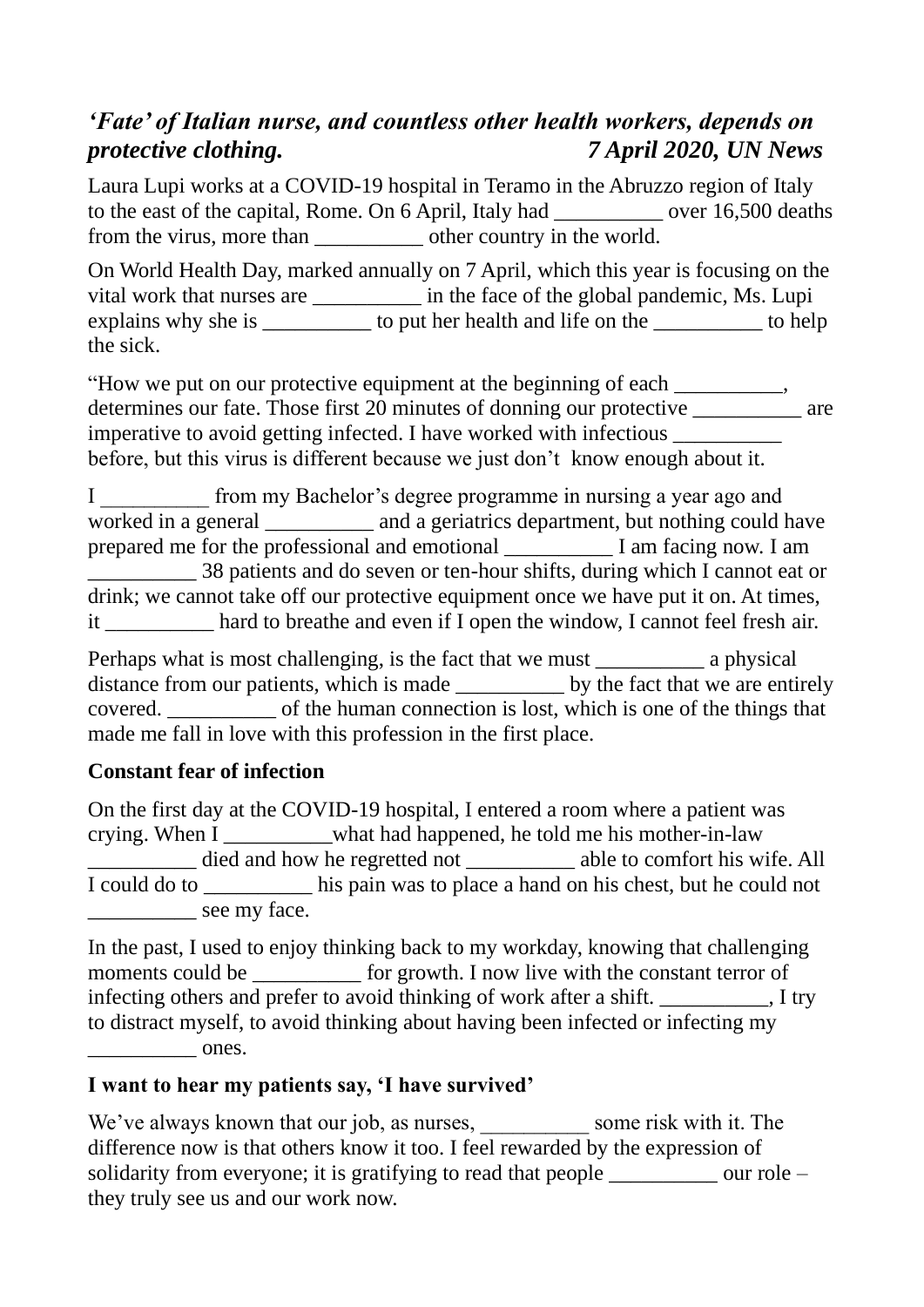For the future, I hope to see patients \_\_\_\_\_\_\_\_\_\_\_ and leave the hospital. I know we can \_\_\_\_\_\_\_\_\_\_\_ this virus; we can fight it together. I want to hear patients say, 'I have survived COVID-19.' That is \_\_\_\_\_\_\_\_\_\_\_\_\_\_ motivates me and keeps me going. We will do everything that is humanly possible to overcome this situation together and we will succeed; we must. Never \_\_\_\_\_\_\_\_\_\_\_\_ us nurses.

The \_\_\_\_\_\_\_\_\_ thing we ask you is to stay at home for us. We will stay at work for you."

<https://news.un.org/en/story/2020/04/1061222>